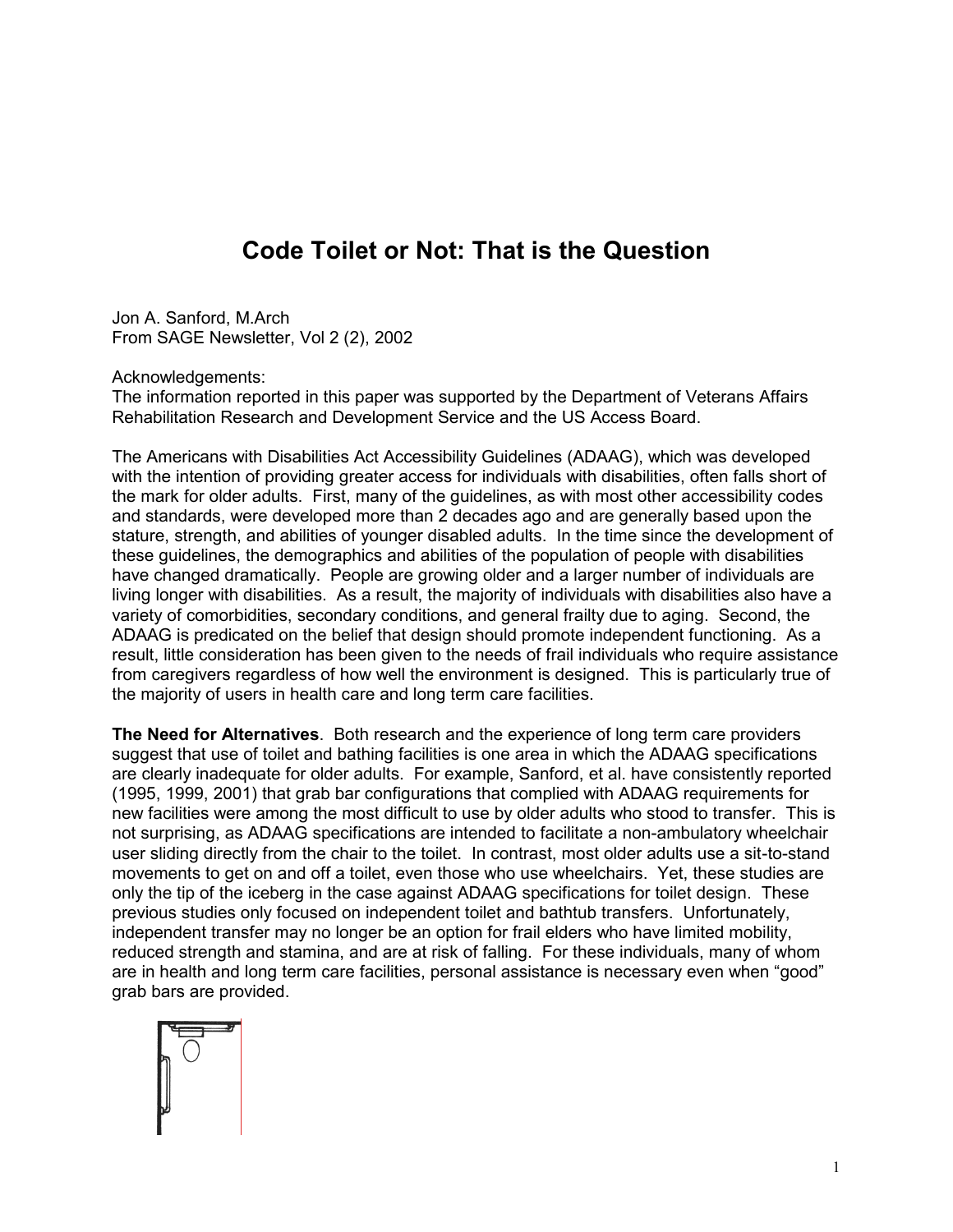## **Typical ADAAG toilet configuration**

To complicate matters, institutionalized frail older adults often have mobility problems, use wheelchairs and walking aids, and suffer from incontinence. Therefore, fixtures in these facilities need to accommodate older people who have many different types of impairments and comorbidities, including limitations in reach, difficulty lifting legs, and difficulty with sit-to-stand; who use devices for assistance with ambulation; and who may transfer either independently or with assistance. However, the ADAAG were not intended to accommodate people with such a disparate variety of conditions.

The need for alternative designs is outlined in a set of guidelines adopted by the American Institute of Architects (2001). The guidelines state that: "…users of hospitals and health care facilities often have very different accessibility needs from the typical adult individual with disabilities addressed by the model standards and guidelines. Hospital patients, and especially nursing facility residents, due to their stature, reach, and strength characteristics, typically require the assistance of caregivers during transfer maneuvers. Many prescriptive requirements of model accessibility standards place both older persons and caregivers at greater risk of injury than do facilities that would be considered noncompliant. Flexibility may be permitted for the use of assistive configurations that provide considerations for transfer assistance."

**Alternative Designs to Meet Elders' Needs**. To accommodate the largest number of older individuals, the design of toilet facilities should have sufficient flexibility to promote independent use as well as assistance by as many as two care providers, when necessary. Therefore, designs should not only accommodate elders who have the capability of supporting their own weight and pivoting on their feet during transfers, but also those who cannot. Moreover, designs should prevent and/or reduce injuries to all users, both elders and care providers and permit ease of access by individuals with many types of impairments. Based on these goals, "best practices" in the design of toilet facilities for older adults are described below.

Toilet location. In contrast to ADAAG, which specifies that the centerline of the toilet shall be located 18" from a sidewall, increasing the sidewall space adjacent to the toilet will provide space for caregivers to stand alongside one or both sides of the toilet as necessary, to provide

support and assistance with transfer as well as to help with the partial removal and replacement of clothing. Although there is no research data to substantiate how much space is needed, the general sentiment among designers is that more space is better.

Grab bar type and positioning. Research has repeated documented (Sanford and Megrew, 1995; Sanford, Echt, and Malassigné, 1999) that grab bars mounted at the recommended heights and distances from the toilet, both side and rear locations are too far away to be effective for 'self' assistance. In contrast, research has shown that swing-up or fold-away models (e.g., by Linido,

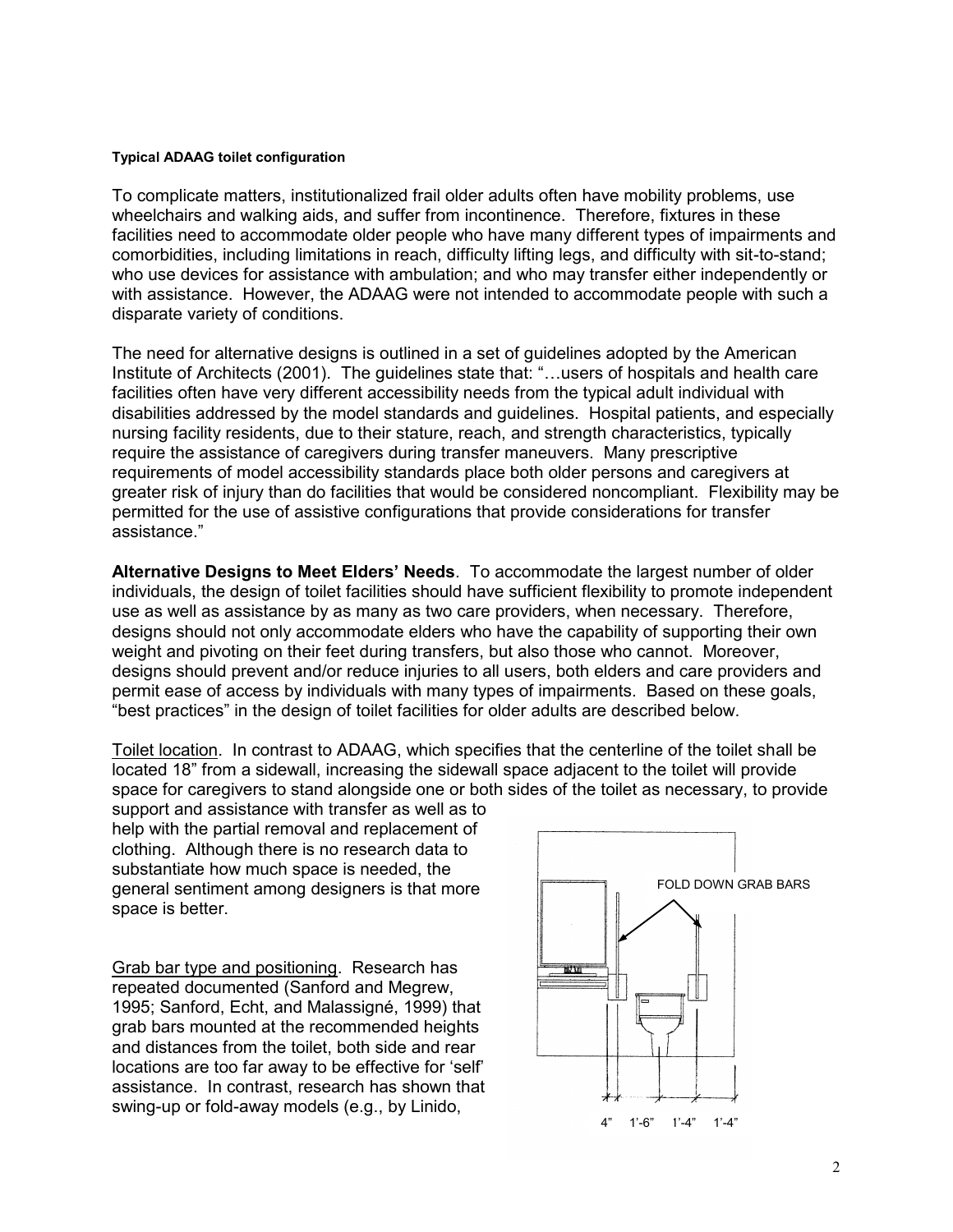Hewi, or Bobrick) can place the 'assistance' where it is useful as well as providing flexibility for assisted transfers. Rather than stationary bars, fixed to the walls alongside and behind a toilet, swing-up bars are typically attached to the rear wall and pivot up and down. With grab bars in the vertical or up position, sufficient space is provided for caregivers to stand next to the toilet on either (or both) side(s) to provide support getting on and off the toilet. In the horizontal or down position, grab bars on both sides of the toilet would permit individuals requiring assistance to maintain balance while clothing was removed or replaced. Alternatively, for individuals capable of independent transfer, grab bars on both sides facilitates pulling up to a standing position and lowering down to a sitting position.

Whereas there is no data available to suggest the ideal length of grab bars, most designers tend to use swing-up grab bars that are considerably shorter (usually 24"-30") than the 42" minimum requirement for grab bars alongside the toilet. This approach makes good common sense, as these bars are typically used by individuals who have unsteady gait and are at risk of falls. As a result, the shorter bars permit both older individuals and caregivers to get as close to the toilet as possible and thereby minimize ambulation.

**Implementing Alternative Designs.** Although the alternative designs suggested here do not meet ADAAG specifications, there are several routes that would permit their use in facilities required to comply with the ADAAG. The first is the use of **equivalent facilitation**. Equivalent



How to meet and go beyond ADAAG

facilitation is essentially a caveat in ADAAG that permits the use of design alternatives if they can be shown to be at least as accessible for the intended population as ADAAGcompliant designs. Unfortunately, in practice, equivalent facilitation is rarely used. This is not because designers and facility owners do not want to push the envelope, but rather because of their limited ability to do so. Approval of alternative designs under equivalent facilitation is difficult. Too often alternative designs that will meet the needs of frail individuals, but that do not meet ADAAG specifications, are rejected by local code officials who generally don't understand the intent of ADA as well as they do enforcement of it. As a result, even when designs are equivalent (or in some cases superior) for a frail, older population, ADAAGcompliant solutions are still required by local codes officials.

Moreover, going over the heads of local

officials to receive approval for alternative designs at the state or federal level (i.e., Department of Justice) takes time that equates to lost dollars in the construction process. As a result, few facility owners are willing to roll the dice and hope that an alternative design will be approved under equivalent facilitation.

Fortunately, innovations occur despite the system when a building owner is willing to pay for what is needed in addition to what is required. For example, facility owners might construct both an ADAAG compliant toilet room to appease building code officials and a "preferred" toilet room that was not ADAAG compliant, but better met the needs of users. Often times, it is less